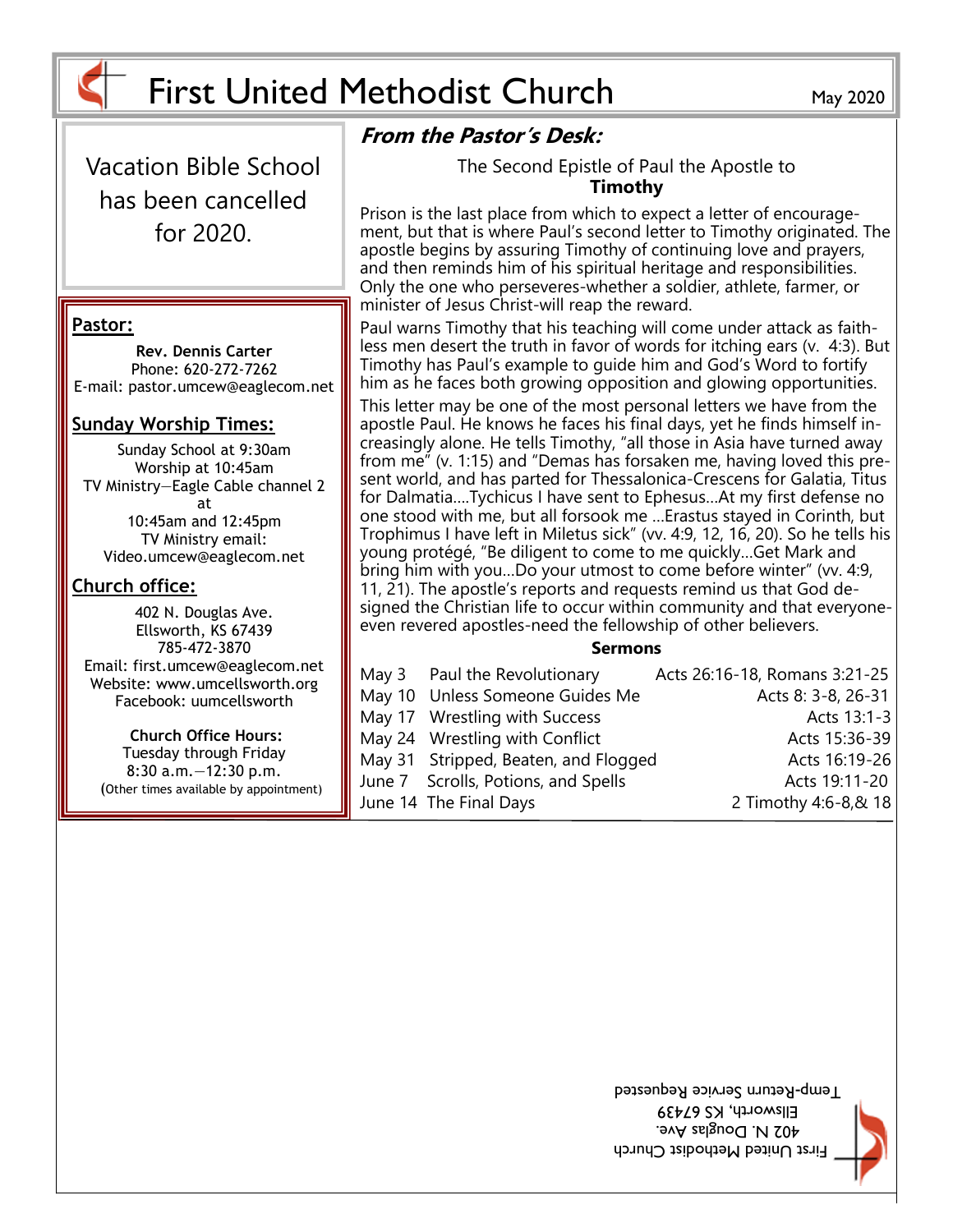

# Kids of the Kingdom/Kids with a Mission:

We have always eagerly anticipated the Closing Program for Kids on the last Wednesday of April, along with ice cream sundaes, awards for attendance,



memory work, and reviewing our year. Instead, in our time of distancing, we have stayed in contact with our children by snail mail! Who doesn't enjoy getting something in the mail? About every 10 days, we have shared Bible stories, coloring pages, puzzles, and colorful Bible verse posters with every child. In addition, Lesa and Deb have cleaned and reorganized the craft supplies, and surplus items were set out in the airlock for anyone to pick up. We really miss those kids!! In hope you are remembering them in your prayers, as well. Even though we don't know what the future holds, we do know that God is in control. Praise His Holy Name!

# **CONGRATULATIONS 2020 GRADUATES! Graduate Recognition—Sunday, May 17 8th Grade:** Will Cravens Faith Miller Cole Webber Lexi West Loden West **College: Jordan Waymaster** Kansas Wesleyan University—Communications w/minor in music He is living in Salina and working for Marketing Angle WSI. **Natalie Soukup** Kansas Wesleyan University—B.A. in Criminal Justice **Zak Jacobo** NCK Tech (Hays) - Business Management **Ann Ridinger** Barton C.C Associates of Nursing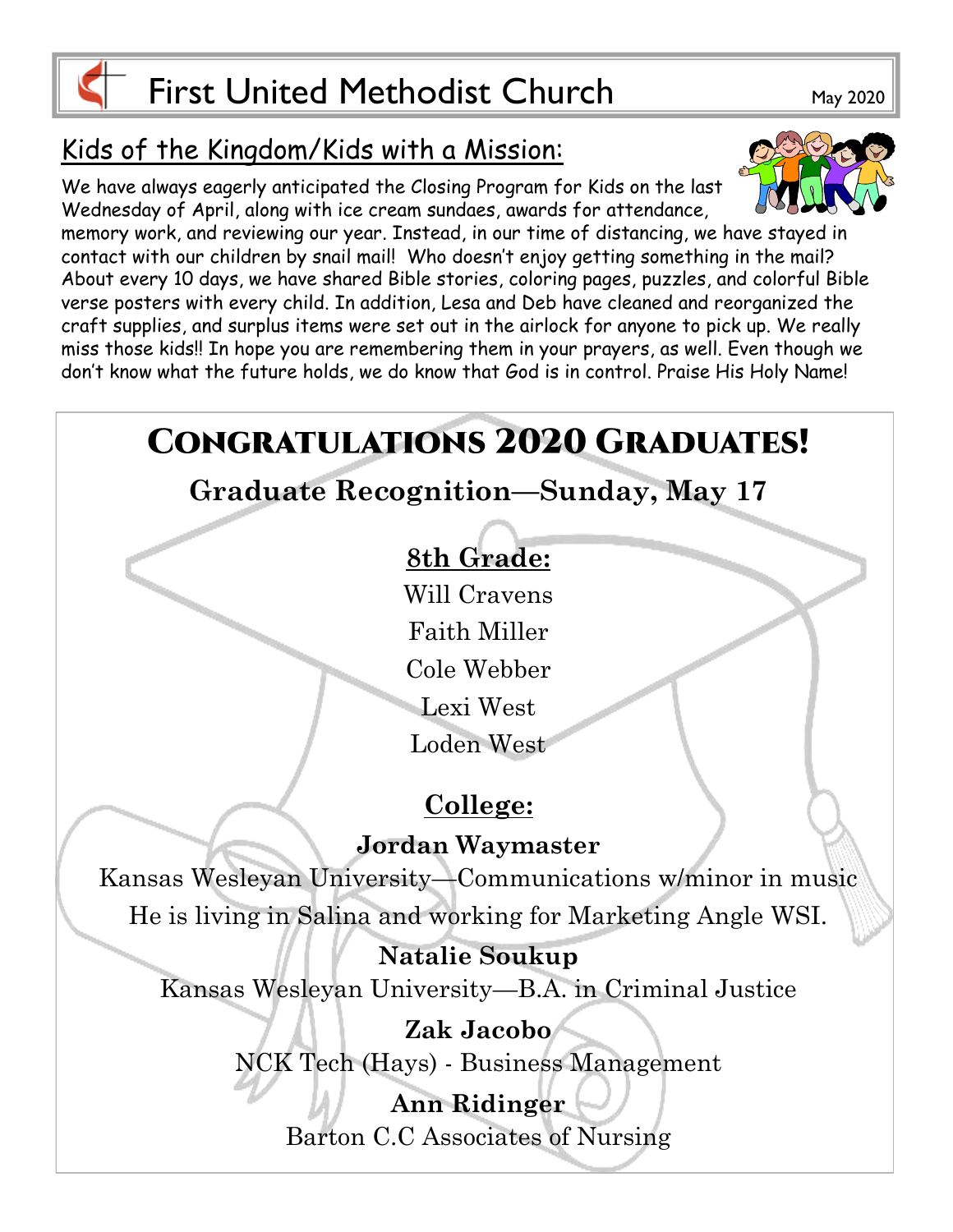

#### **May Calendar:**

Sun, May 3—Holy Communion 7:00 pm—Trustees Meeting (Zoom) Tues, May 5 7:00 pm—Leadership Meeting (Zoom) Thurs, May 7—National Day of Prayer 7:00 am—Facebook Live or Eagle Channel 2 Sun, May 10— Mothers Day/Moment 4 Missions Mon, May 11 6:30 pm—Finance/Stewardship Meeting (Zoom) Tues, May 12 2:00 pm—USDA Commodities Distribution Sun, May 17—Graduates Recognition Mon, May 18 6:30 pm—SPPRC Meeting (Zoom) Tues, May 19 6:30 pm—Worship Meeting (Zoom) <u>Sat, May 23</u> 8:00 am—Church Cleanup Thurs, May 28 6:30 pm—Education Meeting (Zoom)

#### **Recent Prayer Requests:**

Dave Kuhlmann, Nancy Bircher's Family, Betty Janocek

#### **Continued Prayers for**:

Rose Doubrava, Art Boyd's Family, Trent & Olivia Stevenson, Alan Falk, Frona Lorimer, Ed Hoffhines, Rhonda Hoffhines-Blair, Steve Noren, Byrne & Rosalie Wood, Judy Gebhardt, Bonnie Stinchcomb, Judy Toman, Karen Kerr

Salina Rescue Mission ~ Ashby House ~ Youthville/Ember Hope ~ Shut-Ins ~ Nursing Home Residents ~ Mosaic Clients ~ Our Nation's Leaders  $\sim$  Military  $\sim$  World  $\sim$  United Nations  $\sim$  Youth  $\sim$  Unemployed  $\sim$  Unspoken Requests ~ Missions/Missionaries

\*\*Continued prayers will be listed for 3 months. Please contact the church office to continue on the list.\*\*

## **COVID-19 information Worship Service:**

Pastor Dennis (with a limited crew) will conduct the service each Sunday, which you can watch at these links:

Eagle cable channel 2 Sundays at 10:45 am and 12:45 pm.

Facebook Live 10:45 am: <https://www.facebook.com/uumcellsworth/>

YouTube where you can watch the recorded service:

<https://www.youtube.com/channel/UCujMS2uxlG092BewM0XGc7w>

## **Church Office:**

Pastor Dennis and Deanna are working from home.

Please call the office number 472-3870 or email [first.umcew@eaglecom.net](mailto:first.umcew@eaglecom.net) if you have any questions or needs. Deanna has moved the computer and office phone to her house so she will respond during normal business hours (Tuesday – Friday 8:30 am – 12:30 pm).

You can reach Dennis at 620-272-7262 or email [dcarter@greatplainsumc.org.](mailto:dcarter@greatplainsumc.org) You can also use the [pastor.umcew@eaglecom.net](mailto:pastor.umcew@eaglecom.net) those emails are being forwarded to Dennis.

## **Meetings:**

All meeting should be by teleconference. A Zoom account has been created for the church. Please call the office at 785-472-3870 if you would like the information.